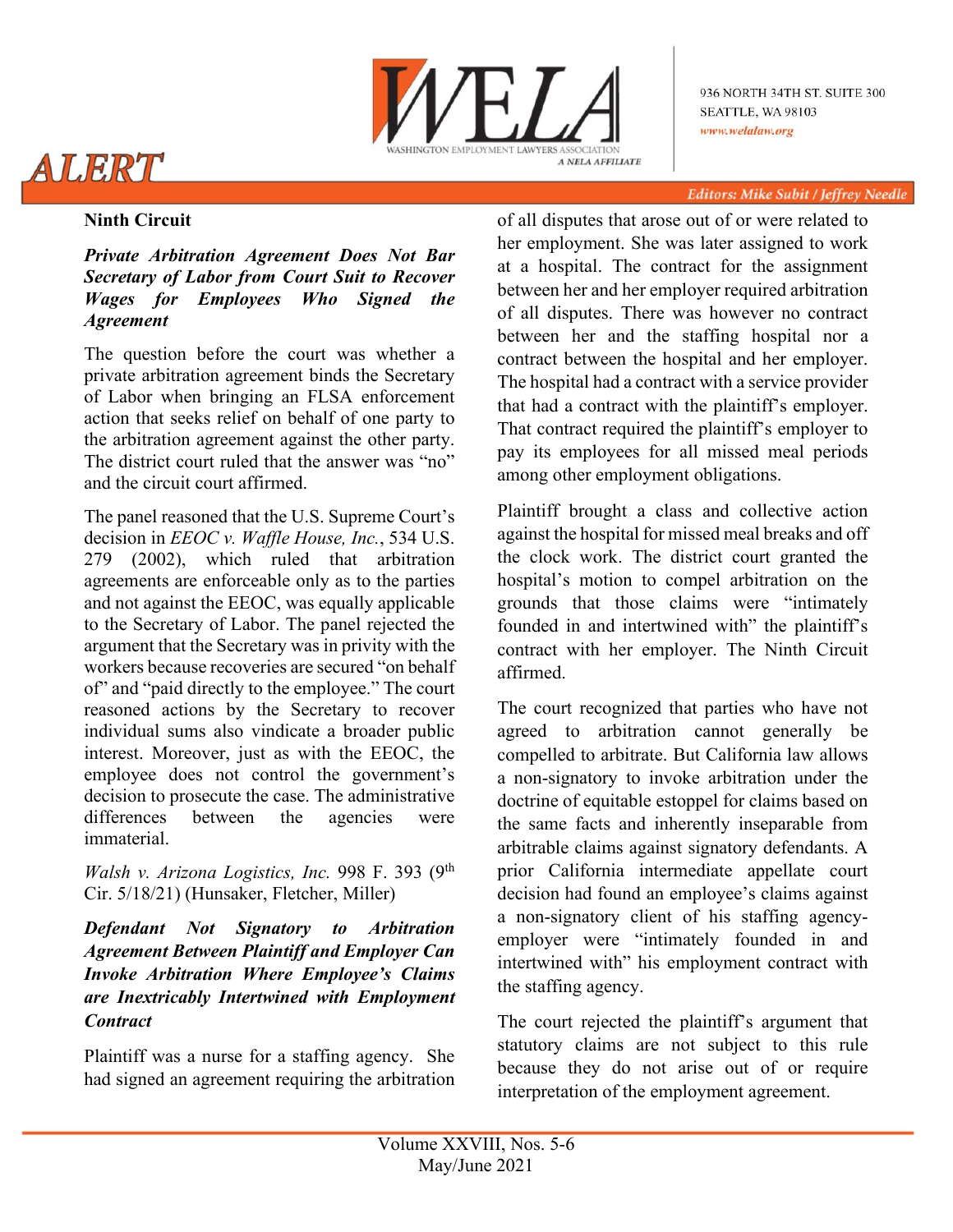

The panel recognized that no Ninth Circuit case had ever allowed a non-signatory defendant to invoke equitable estoppel against a signatory plaintiff. The panel had two responses. The first was that Ninth Circuit law had not foreclosed this possibility even though it hadn't been allowed on the specific facts presented. The second, and more persuasive, response was that federal courts were bound to follow state contract law principles regarding the scope of arbitration agreements.

The panel then held it made no difference that in the prior California case the plaintiff had sued both his employer and the non-signatory while here the plaintiff had sued only the non-signatory. What mattered for equitable estoppel purposes was the substance of the plaintiff's claims. The court ruled that the substance of the claims were inextricably intertwined with her agreements with her employer. The court put particular reliance on the fact that her employer was responsible for paying for missed meal periods and for making her available for the time she alleges she was not paid. Moreover, plaintiff's proof of damages depended on wage information in her assignment contract with her employer.

*Franklin v. Community Regional Medical Center*, 998 F.3d 867 (9<sup>th</sup> Cir. 5/21/2021) (Bennett, Wallace, Bea)

### **Washington Court of Appeals**

# *Plaintiff's Lawsuit Dismissed Where Employer Made Repeated Efforts to Accommodate*

Elliot Gibson, Plaintiff, worked on the production floor of the Costco Optical Lab (Lab) in Auburn starting in 2008. In December 2013, Gibson presented Costco with medical documentation indicating that he was unable to work around loud noises. Costco granted Gibson's requested accommodation and also transferred him to a position which is generally quieter. On November 3, 2014, Gibson presented Costco with medical

evidence that he was "[un]able to be around people [or] loud noises." Costco again granted the requested accommodation and allowed an absence from work for two days a month for a year.

Shortly thereafter Gibson admitted that there were no jobs where he would not be around people and Costco placed him on a nine week leave of absence with instructions to get clarifications from his doctor. While on medical leave Gibson repeatedly requested additional accommodations including less time at work, pushing and pulling restrictions, and that he not be required to stand or sit continuously for more than 30 minutes. Costco responded by offering Gibson temporary assignments which he accepted. At the conclusion of the temporary assignment, Gibson was granted more medical leave and a reduced work schedule upon his return.

From February 16, 2016, until July 25, 2018, Gibson presented numerous accommodation requests at least some of which were granted. Costco continued to communicate with Gibson about his medical condition and need for accommodations and eventually informed him that they were unable to accommodate his additional restrictions and he was placed on medical leave until October 31 or until his restrictions changed, which ever came first.

On July 26, 2018, Gibson filed a charge with the EEOC and on October 8, 2018 filed suit alleging a violation of the Washington Law Against Discrimination ("WLAD"). Even after Gibson filed suit discussions about possible accommodations continued. It was determined that Gibson would be allowed to come back to work on a trial basis and was to notify managers when he took breaks so they could be logged. Gibson returned to work on January 2, 2019. But he continued to require additional accommodations and was frequently absent from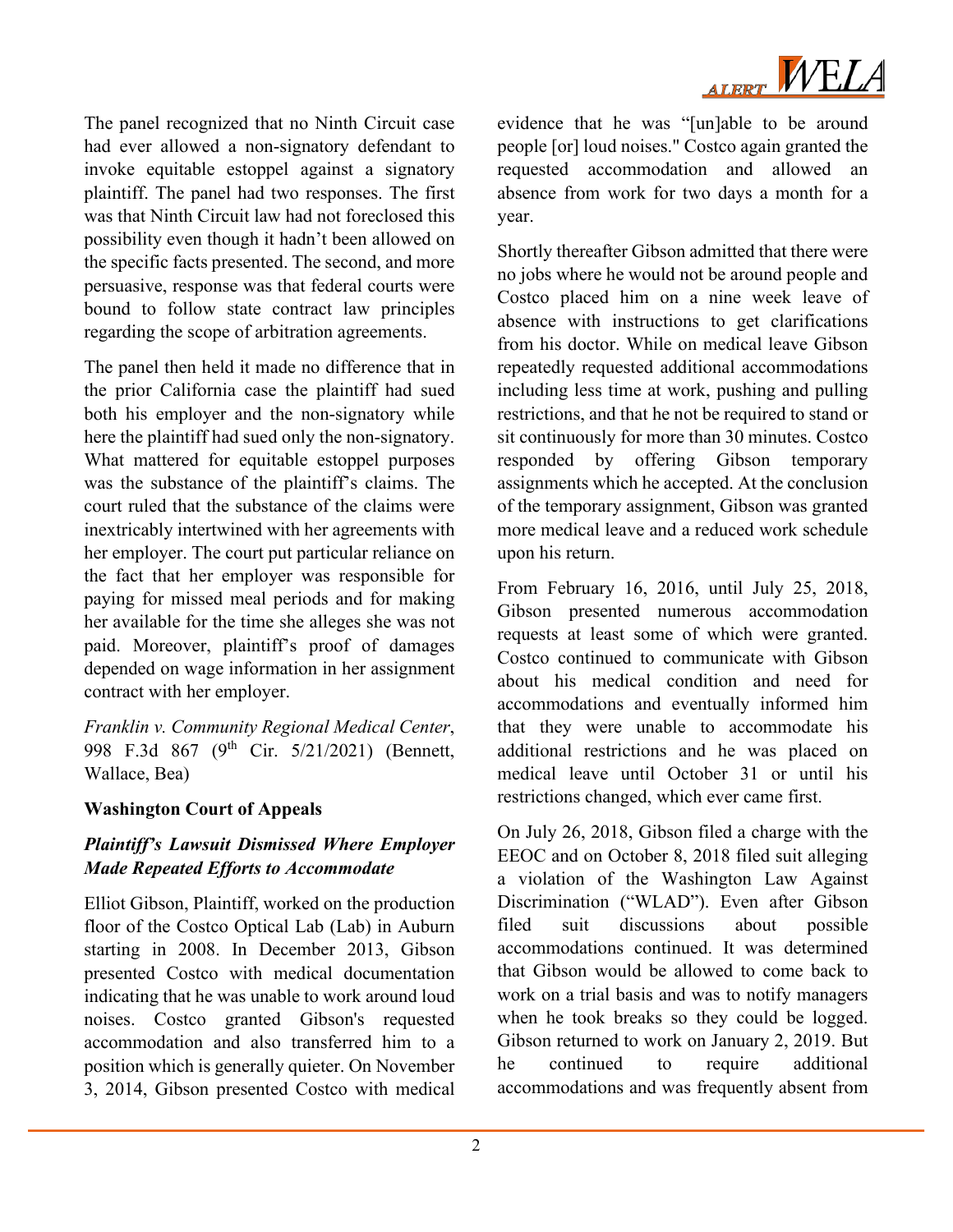

work. Gibson was placed on still another medical leave on October 10, 2019. It was undisputed that Gibson is still an employee of Costco.

As the interactive process continued so did the lawsuit. Costco's motion for summary judgment was granted and Gibson appealed.

Gibson argued that Costco failed to accommodate or engage in the interactive process. After a lengthy fact intensive analysis, the Court of Appeals rejected these arguments. It held that "viewed in the light most favorable to Gibson, the evidence fails to raise a genuine issue of material fact as to whether Costco reasonably accommodated him or engaged in an interactive process with him, or whether he would have been able meet the essential functions of his position with reasonable accommodation. He fails to make a prima facie case under WLAD. The trial court did not err in granting summary judgment for Costco."

*Gibson v. Costco Wholesale, Inc*., --- Wn. App. 2d --, 488 P.3d 869 (5/10/2021) (Applewick, Hazelrigg, Dwyer)

# *Trial Court Properly Excluded Survey that Mistakenly Asked Prospective Class Members about Time Spent "Per Shift" rather than Time Spent "Pre-Shift."*

Valley Communications Center (VCC) is a regional 911 center that provides 24-hour emergency communication services to south King County. The appellants are a class of employees in two positions at VCC: call receivers and dispatchers.

VCC employees are paid hourly. The employees were allowed to hand punch in up to 30 minutes before the start of their shift and could hand punch out up to 15 minutes before the end of their shift (grace periods). Regardless of the precise time that an employee hand punches in or out during a grace period, they are paid from their scheduled

start time to their scheduled end time. If an employee is required to stay past their scheduled end time, they are paid based on a rounding rule to the nearest fifteen-minute increment. Employees are expected to be seated at their console and ready to begin work by one second past the top of the hour.

In order to be ready at the start time, employees have to perform a variety of nine preparatory tasks. The employees brought suit alleging this requirement violated the Washington wage and hour laws, RCW 49.48 and the Washington Minimum Wage Act (MWA), RCW 49.46. The VVC motion for summary judgment was granted in part. The trial court found that two of the tasks—signing up for breaks and locating ergonomic chairs and equipment—were not "work" because they were not in the control of or for the benefit of the employer. It ruled that six of the nine tasks (including the first two) were not compensable under the de minimis doctrine. The trial court denied summary judgment on the remaining three tasks: (1) gather/assemble guidebooks/resource materials, (2) review/clear messages from the CAD system, and (3) (for dispatchers) receive briefing from the outgoing dispatcher.

The employees hired an expert who sent a survey to the class which requested the time spent working on certain tasks *per shift* as opposed to *pre-shift*. The trial court excluded the survey and expert testimony because this discrepancy was misleading and would cause the jury to be confused. Indeed, some respondents had provided answers in excess of the total amount of time they were in the building prior to their shift. Without this testimony, the employees conceded that they could not prove damages, the court granted summary judgment for VCC, and the employees appealed.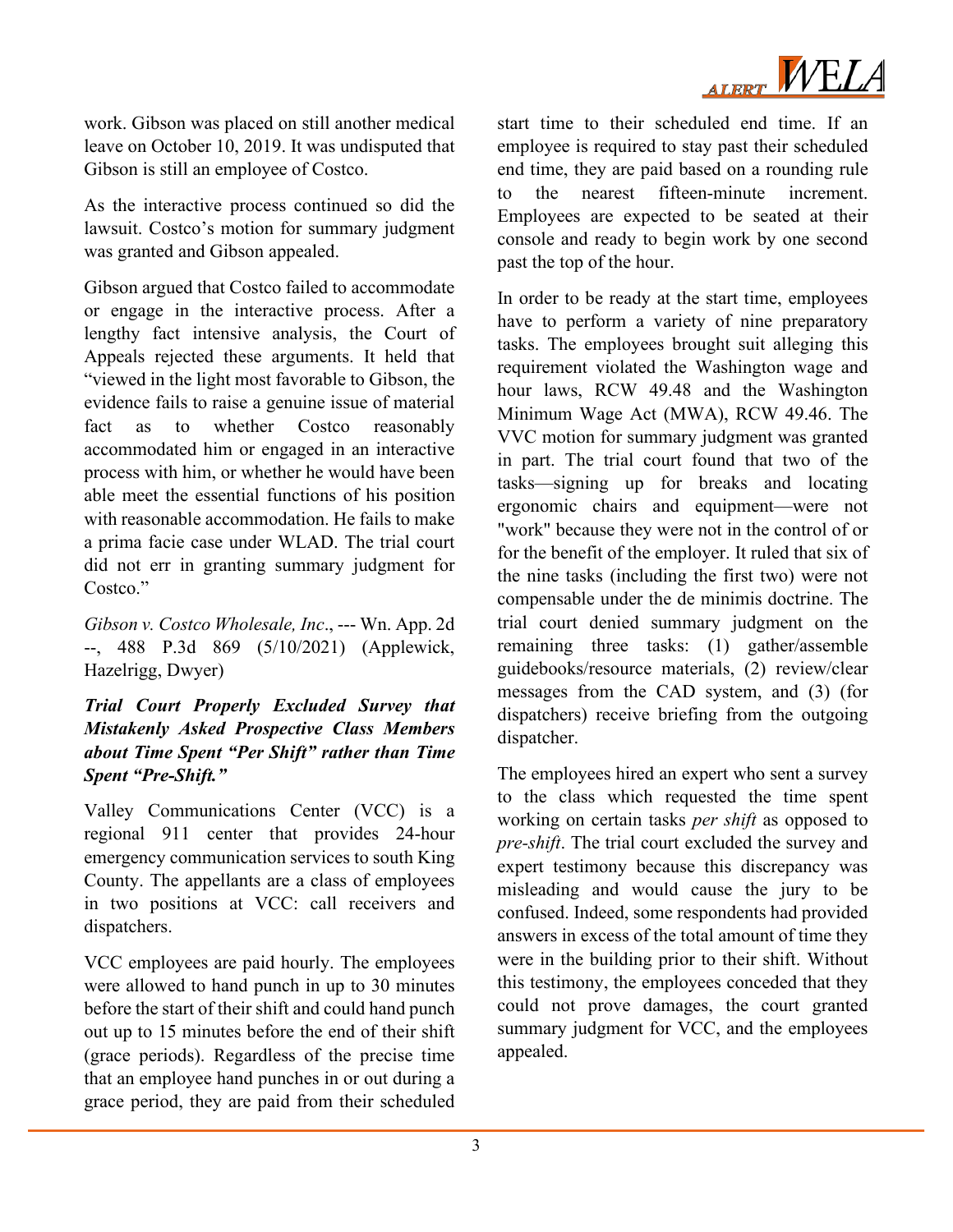ALERT WELA

The Court of Appeals ruled that "'time spent conducting preparatory tasks is considered hours worked. . . . Compensable preparatory tasks are those which are 'integral' or necessary to the performance of the job.' When an employee does not have control over when and where preparatory activities can be made, the activities are considered hours worked." Applying this standard, the Court ruled that the selection of ergonomic equipment was not "work," but that the requirement to sign up for breaks prior to the shift was "work" since it was authorized even if it wasn't required. "This includes 'all work requested, suffered, permitted, or allowed.'" Citation omitted. The court rejected the application of the federal de minimis doctrine which allows otherwise compensable work to be uncompensated. They concluded that adoption of the federal rule would not advance the legislature's intent to protect employee wages and assure payment.

The Court of Appeals ruled that the exclusion of the expert survey was proper. The Court adopted the federal rule for the admissibility of surveys: "Technical inadequacies in [a] survey, including the format of the questions or the manner in which it was taken, bear on the weight of the evidence, not its admissibility." *Fortune Dynamic, Inc. v. Victoria's Secret Stores Brand Mgm't, Inc.*, 618 F.3d 1025, 1037-38 (9th Cir. 2010). Nevertheless, the trial court found not that there was a technical error but that survey was fundamentally flawed. That decision was not manifestly unreasonable given the significant distinction between pre-shift and per shift time to the facts of this case.

Without the expert survey, the employees could not prove damages for the remaining eight tasks (those which were "work" and not de minimis), and the case was properly dismissed.

*Robertson v. Valley Communications Center*, --- Wn. App. 2d, --- P.3d --- (6/28/2021) (Applewick, Bowman, Mann)

#### **JOIN THE WELA LISTSERV**

WELA members are entitled to participate in an Internet-based electronic discussion group, or "listserv," that provides almost instant feed-back to questions and thoughts related to employment law. This is a terrific way to keep on top of the latest developments in the law, new defense tactics, judges, and recent jury attitudes. To become a part of this group, contact our moderator at [welalaworg@gmail.com.](mailto:welalaworg@gmail.com) We will verify your WELA membership and sign you up.

| <b>WELA Alert Editors</b>             |                                           |  |
|---------------------------------------|-------------------------------------------|--|
| <b>Michael Subit</b>                  | msubit@frankfreed.com                     |  |
|                                       | $(206) 682 - 6711$                        |  |
| <b>Jeffrey Needle</b>                 | jneedlel@wolfenet.com                     |  |
|                                       | $(206)$ 447-1560                          |  |
| <b>2021 WELA Board of Directors</b>   |                                           |  |
| <b>Beth Terrell</b>                   | bterrell@terrellmarshall.com              |  |
| Board Chair                           | $(206) 816 - 6603$                        |  |
|                                       |                                           |  |
| <b>Lindsay Halm</b>                   | halm@sbg-law.com                          |  |
| <b>Board Vice-Chair</b>               | $(206)$ 622-8000                          |  |
| New Members Chair                     |                                           |  |
| <b>Kathleen Phair Barnard</b>         | barnard@workerlaw.com                     |  |
| Immediate Past Chair                  | $(206)$ 285-2828                          |  |
|                                       |                                           |  |
| <b>Jeffrey Needle</b><br>Amicus Chair | jneedlel@wolfenet.com<br>$(206)$ 447-1560 |  |
| Legislative Co-Chair                  |                                           |  |
|                                       |                                           |  |
| <b>Jesse Wing</b>                     | jessew@mhb.com                            |  |
| Legislative Co-Chair                  | $(206) 622 - 1604$                        |  |
| <b>Teri Healy</b>                     |                                           |  |
| Secretary                             | teri.healy@eeoc.gov                       |  |
| Communications                        | $(206)$ 220-6916                          |  |
|                                       |                                           |  |
|                                       |                                           |  |
| Daniel F. Johnson                     | djohnson@bjtlegal.com                     |  |
| Treasurer                             | $(206) 652 - 8660$                        |  |
| CLE Co-Chair                          |                                           |  |
| <b>Robin Shishido</b>                 | rshishido@shishidotaren.com               |  |
| CLE Co-Chair                          | $(206) 684-9320$                          |  |
|                                       |                                           |  |